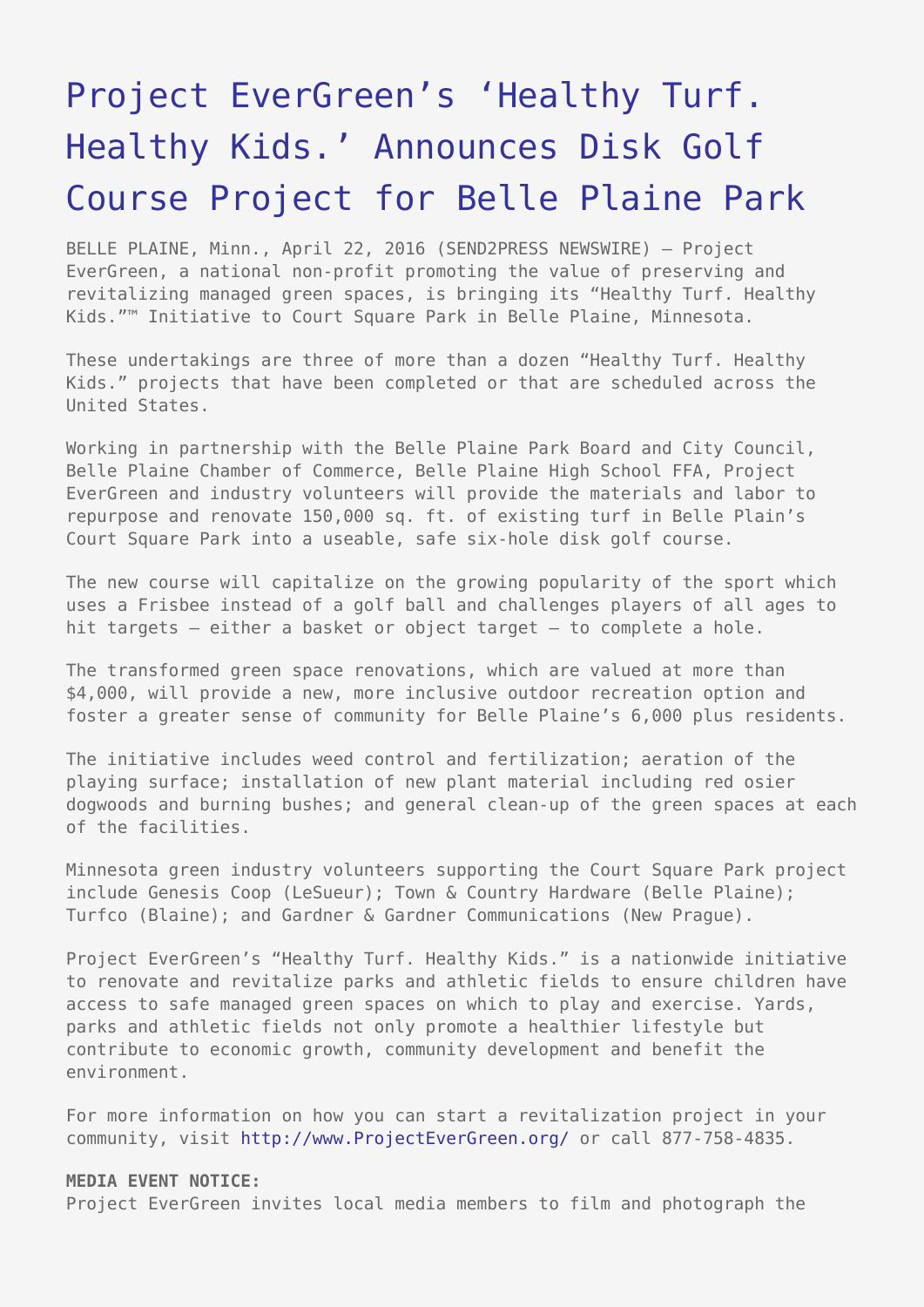revitalization work being done at Court Square Park. Participating volunteer contractors and representatives from Project EverGreen will be available for interviews. The onsite media contact is Project EverGreen's Den Gardner (Cell: 612-325-3981).

Saturday, April 23 (start time 9 a.m.; rain or shine)

Court Square Park 330 Court St., Belle Plaine, MN

## **About Project EverGreen:**

Headquartered in Cleveland, Ohio, Project EverGreen is a national non-profit organization committed to informing the public about the positive effects of well-maintained green spaces in our communities where we live, work and play, including lawns and landscapes, sports turf, golf courses, trees and parks. To learn more about Project EverGreen and to join us in our efforts to restore and revitalize green spaces in cities nationwide, visit http://www.ProjectEverGreen.org/.

Twitter: @ProjectEvrGreen

Facebook: <https://www.facebook.com/ProjectEverGreen>.

News issued by: Project EverGreen



Send2Press® Newswire

Original Image: https://www.send2press.com/wire/images/16-0422-healthyturf-500×375.jpg

## # # #

Original Story ID: 2016-0422-01 (11056) :: project-evergreen-healthy-turf-healthy-kidsannounces-disk-golf-course-project-for-belle-plaine-park-2016-0422-01